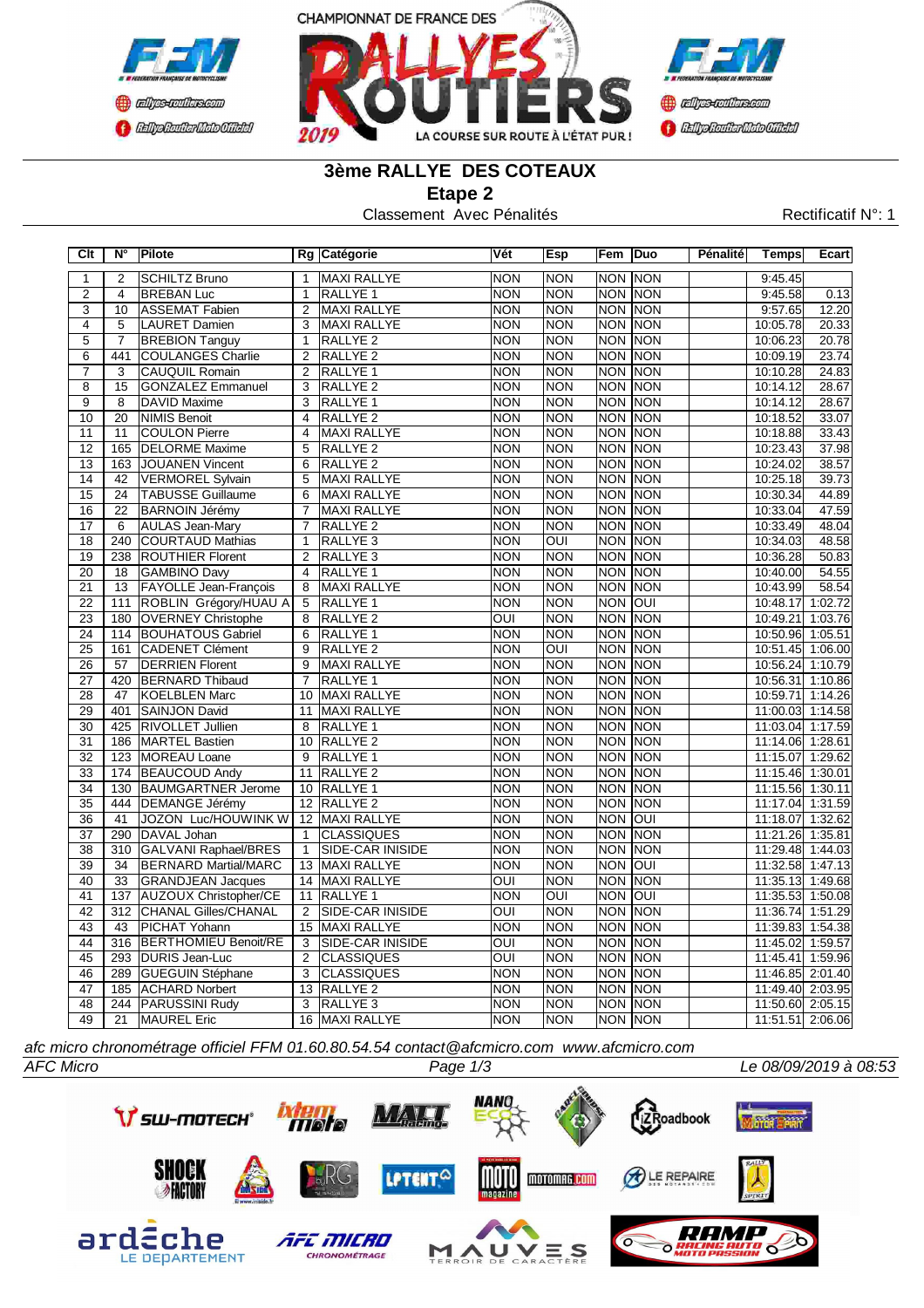



## 3ème RALLYE DES COTEAUX Etape 2

#### Classement Avec Pénalités **Rectificatif N°: 1**

| Clt             | $N^{\circ}$      | Pilote                       |                 | Rg Catégorie        | Vét                     | Esp                     | Fem                                | Duo            | Pénalité | <b>Temps</b>     | Ecart   |
|-----------------|------------------|------------------------------|-----------------|---------------------|-------------------------|-------------------------|------------------------------------|----------------|----------|------------------|---------|
| 50              |                  | 124 CHAPAS Tom               |                 | 12 RALLYE 1         | <b>NON</b>              | <b>NON</b>              |                                    | NON NON        |          | 11:53.28 2:07.83 |         |
| 51              | 94               | <b>LARUE Gilles</b>          |                 | 13 RALLYE 1         | OUI                     | <b>NON</b>              | NON NON                            |                |          | 11:54.75 2:09.30 |         |
| 52              | 417              | <b>OLSCHEWSKI William</b>    |                 | 17 MAXI RALLYE      | <b>NON</b>              | <b>NON</b>              |                                    | <b>NON NON</b> |          | 11:54.90 2:09.45 |         |
| 53              |                  | 184 RECOUR Hugo              |                 | 14 RALLYE 2         | <b>NON</b>              | <b>NON</b>              |                                    | NON NON        |          | 11:55.72 2:10.27 |         |
| 54              | 313              | RIBES Kévin/RIBES Julie      | $\overline{4}$  | SIDE-CAR INISIDE    | <b>NON</b>              | <b>NON</b>              | <b>NON NON</b>                     |                |          | 11:55.77 2:10.32 |         |
| $\overline{55}$ | 418              | <b>BARTOLO Cédric</b>        | $\overline{14}$ | RALLYE <sub>1</sub> | <b>NON</b>              | <b>NON</b>              | <b>NON NON</b>                     |                |          | 12:00.29 2:14.84 |         |
| 56              | 105              | SIMONNET Hervé               | 15              | RALLYE <sub>1</sub> | $\overline{\text{OUI}}$ | <b>NON</b>              | <b>NON NON</b>                     |                |          | 12:00.48 2:15.03 |         |
| 57              | $\overline{25}$  | <b>BORGEAT Gerard/REAU</b>   | $\overline{18}$ | <b>MAXI RALLYE</b>  | OUI                     | <b>NON</b>              | <b>NON</b>                         | loui           |          | 12:01.29 2:15.84 |         |
| $\overline{58}$ | 182              | <b>BRELY Michaël/TOCHE</b>   | $\overline{15}$ | <b>RALLYE 2</b>     | <b>NON</b>              | <b>NON</b>              | <b>NON</b>                         | loui           |          | 12:01.39 2:15.94 |         |
| 59              | 101              | <b>BACCA Riccardo</b>        | $\overline{16}$ | RALLYE <sub>1</sub> | <b>NON</b>              | <b>NON</b>              | <b>NON</b>                         | <b>NON</b>     |          | 12:02.83 2:17.38 |         |
| 60              | 235              | <b>JARNAC Thomas</b>         | $\overline{4}$  | RALLYE <sub>3</sub> | <b>NON</b>              | $\overline{OUI}$        |                                    | <b>NON NON</b> |          | 12:02.89 2:17.44 |         |
| 61              | 99               | <b>DEVILLARD Mathieu</b>     | 17              | RALLYE 1            | <b>NON</b>              | <b>NON</b>              |                                    | NON NON        | 1:00.0   | 12:04.05 2:18.60 |         |
| 62              | 331              | MENERET Florian/DUBE         | 5               | SIDE-CAR INISIDE    | <b>NON</b>              | <b>NON</b>              |                                    | NON NON        |          | 12:05.45 2:20.00 |         |
| 63              | 168              | <b>STEPHAN Pierre</b>        | 16              | RALLYE <sub>2</sub> | <b>NON</b>              | <b>NON</b>              | <b>NON</b>                         | NON            |          | 12:05.64 2:20.19 |         |
| 64              | 92               | RADOJEWSKI Stéphane          |                 | 18 RALLYE 1         | <b>NON</b>              | <b>NON</b>              |                                    | <b>NON NON</b> |          | 12:08.19 2:22.74 |         |
| 65              | 405              | <b>DESTRAZ Jérémiah</b>      | 19              | MAXI RALLYE         | <b>NON</b>              | <b>NON</b>              | <b>NON NON</b>                     |                |          | 12:10.73 2:25.28 |         |
| 66              |                  | 113 GROSSE Johann            | 19              | RALLYE 1            | <b>NON</b>              | <b>NON</b>              | NON NON                            |                |          | 12:11.19 2:25.74 |         |
| 67              |                  | 429 PATOUILLET Pierre        | $\overline{20}$ | <b>RALLYE 1</b>     | <b>NON</b>              | <b>NON</b>              | <b>NON</b>                         | <b>NON</b>     |          | 12:13.90 2:28.45 |         |
| 68              | 54               | <b>DEBURCK Philippe</b>      | $\overline{20}$ | <b>MAXI RALLYE</b>  | $\overline{\text{OUI}}$ | <b>NON</b>              | <b>NON NON</b>                     |                |          | 12:14.22 2:28.77 |         |
| 69              | 292              | <b>FORTIN Eric</b>           | $\overline{4}$  | <b>CLASSIQUES</b>   | oui                     | <b>NON</b>              | <b>NON</b>                         | <b>NON</b>     |          | 12:16.58         | 2:31.13 |
| 70              | 426              | GUERRIN Jérémy               | 21              | RALLYE <sub>1</sub> | <b>NON</b>              | <b>NON</b>              | <b>NON</b>                         | NON            |          | 12:24.11         | 2:38.66 |
| $\overline{71}$ | 303              | CRESCENZO Sébastien          | $\overline{5}$  | <b>CLASSIQUES</b>   | <b>NON</b>              | <b>NON</b>              |                                    | <b>NON NON</b> |          | 12:25.54         | 2:40.09 |
| $\overline{72}$ | 44               | <b>BASELLO Florent/FORIL</b> | $\overline{21}$ | <b>MAXI RALLYE</b>  | <b>NON</b>              | <b>NON</b>              | <b>NON</b>                         | loui           |          | 12:28.64         | 2:43.19 |
| $\overline{73}$ |                  | 314 ALEXIS Brice/MOLTENI L   | $\overline{6}$  | SIDE-CAR INISIDE    | <b>NON</b>              | <b>NON</b>              | <b>NON</b>                         | <b>NON</b>     |          | 12:33.05 2:47.60 |         |
| $\overline{74}$ | 287              | SANTONI J.François           | 6               | <b>CLASSIQUES</b>   | <b>NON</b>              | <b>NON</b>              | <b>NON</b>                         | <b>NON</b>     |          | 12:33.66 2:48.21 |         |
| 75              | 175              | <b>CAILLOT Eric</b>          |                 | 17 RALLYE 2         | OUI                     | <b>NON</b>              |                                    | NON NON        |          | 12:34.09 2:48.64 |         |
| 76              | 315              | <b>LEPAGE Pauline/LEPAG</b>  | $\overline{7}$  | SIDE-CAR INISIDE    | <b>NON</b>              | <b>NON</b>              | $\overline{\overline{\text{OUI}}}$ | <b>NON</b>     |          | 12:35.90 2:50.45 |         |
| $\overline{77}$ | 421              | <b>BERNARD Loïc</b>          | $\overline{22}$ | RALLYE <sub>1</sub> | <b>NON</b>              | <b>NON</b>              | NON NON                            |                |          | 12:36.06 2:50.61 |         |
| $\overline{78}$ | 430              | <b>PEYRET Olivier</b>        | $\overline{23}$ | <b>RALLYE 1</b>     | <b>NON</b>              | <b>NON</b>              | <b>NON NON</b>                     |                |          | 12:37.79 2:52.34 |         |
| 79              | 317              | <b>BACON Franck/CHOPAR</b>   | $\overline{8}$  | SIDE-CAR INISIDE    | <b>NON</b>              | <b>NON</b>              | <b>NON NON</b>                     |                |          | 12:39.89 2:54.44 |         |
| 80              | 162              | <b>DUPUIS-MAURIN Valéry</b>  | $\overline{18}$ | <b>RALLYE 2</b>     | <b>NON</b>              | <b>NON</b>              | $\overline{O}$                     | <b>INON</b>    |          | 12:41.92         | 2:56.47 |
| 81              | 445              | <b>BOURGEOIS Patrick</b>     | $\overline{19}$ | <b>RALLYE 2</b>     | <b>NON</b>              | <b>NON</b>              | <b>NON NON</b>                     |                |          | 12:42.16 2:56.71 |         |
| 82              | 170              | <b>GILLI Aurélien</b>        | 20              | RALLYE <sub>2</sub> | <b>NON</b>              | OUI                     | <b>NON NON</b>                     |                |          | 12:44.08 2:58.63 |         |
| 83              | 109              | <b>FRANCOIS Nicolas</b>      | 24              | RALLYE <sub>1</sub> | <b>NON</b>              | <b>NON</b>              |                                    | NON NON        |          | 12:45.11         | 2:59.66 |
| 84              | 107              | MATHIEU Sylvain              | $\overline{25}$ | RALLYE <sub>1</sub> | <b>NON</b>              | <b>NON</b>              | <b>NON</b>                         | <b>NON</b>     |          | 12:50.93         | 3:05.48 |
| 85              | 407              | COSTE Xavier                 | 22              | MAXI RALLYE         | <b>NON</b>              | <b>NON</b>              | <b>NON NON</b>                     |                |          | 12:51.66 3:06.21 |         |
| 86              | 291              | <b>THEILLAC Thierry</b>      | $\overline{7}$  | <b>CLASSIQUES</b>   | ОUІ                     | <b>NON</b>              | NON NON                            |                |          | 12:52.91         | 3:07.46 |
| 87              | 423              | <b>D'ABRIGEON Franck</b>     | 26              | RALLYE 1            | $\overline{O}$ UI       | <b>NON</b>              | <b>NON NON</b>                     |                |          | 12:52.96 3:07.51 |         |
| $\overline{88}$ | $\overline{51}$  | PELAEZ Sylvain               | $\overline{23}$ | <b>MAXI RALLYE</b>  | <b>NON</b>              | $\overline{OUI}$        | <b>NON</b>                         | <b>NON</b>     |          | 12:56.77         | 3:11.32 |
| 89              | 46               | DOSMAS Philippe/DOSM         | $\overline{24}$ | <b>MAXI RALLYE</b>  | $\overline{\text{OUI}}$ | <b>NON</b>              | <b>NON</b>                         | loui           |          | 12:57.22         | 3:11.77 |
| $\overline{90}$ | 433              | <b>PINCE Yann</b>            | $\overline{21}$ | <b>RALLYE 2</b>     | <b>NON</b>              | <b>NON</b>              | <b>NON</b>                         | <b>NON</b>     |          | 12:57.36         | 3:11.91 |
| 91              | $\overline{246}$ | <b>DION Fabrice</b>          | $\overline{5}$  | RALLYE <sub>3</sub> | <b>NON</b>              | <b>NON</b>              | <b>NON NON</b>                     |                |          | 12:59.99         | 3:14.54 |
| 92              | 160              | <b>BOUSSELIN Philippe</b>    | 22              | RALLYE <sub>2</sub> | OUI                     | <b>NON</b>              | <b>NON</b>                         | <b>NON</b>     | 15.0     | 13:01.52         | 3:16.07 |
| 93              | 432              | <b>VAURIS Etienne</b>        | 27              | RALLYE 1            | <b>NON</b>              | <b>NON</b>              | <b>NON</b>                         | <b>NON</b>     |          | 13:03.26         | 3:17.81 |
| 94              | 97               | <b>BRUN Eudes</b>            | 28              | RALLYE <sub>1</sub> | <b>NON</b>              | <b>NON</b>              | <b>NON</b>                         | <b>NON</b>     | 1:07.5   | 13:03.73         | 3:18.28 |
| 95              | 491              | <b>BURRICAND Vincent/SE</b>  | $\overline{9}$  | SIDE-CAR INISIDE    | <b>NON</b>              | <b>NON</b>              | <b>NON NON</b>                     |                |          | 13:04.61         | 3:19.16 |
| 96              | $\overline{52}$  | <b>BUISSON Luc</b>           | 25              | MAXI RALLYE         | <b>NON</b>              | $\overline{\text{OUI}}$ |                                    | NON NON        | 1:37.5   | 13:11.33         | 3:25.88 |
| 97              | 402              | <b>FONTESSE Sébastien</b>    | $\overline{26}$ | <b>MAXI RALLYE</b>  | <b>NON</b>              | <b>NON</b>              |                                    | NON NON        |          | 13:11.35 3:25.90 |         |
| $\overline{98}$ |                  | 424 FOURNIER Martial         |                 | 29 RALLYE 1         | <b>NON</b>              | <b>NON</b>              | <b>NON NON</b>                     |                |          | 13:12.80 3:27.35 |         |

*afc micro chronométrage officiel FFM 01.60.80.54.54 contact@afcmicro.com www.afcmicro.com*